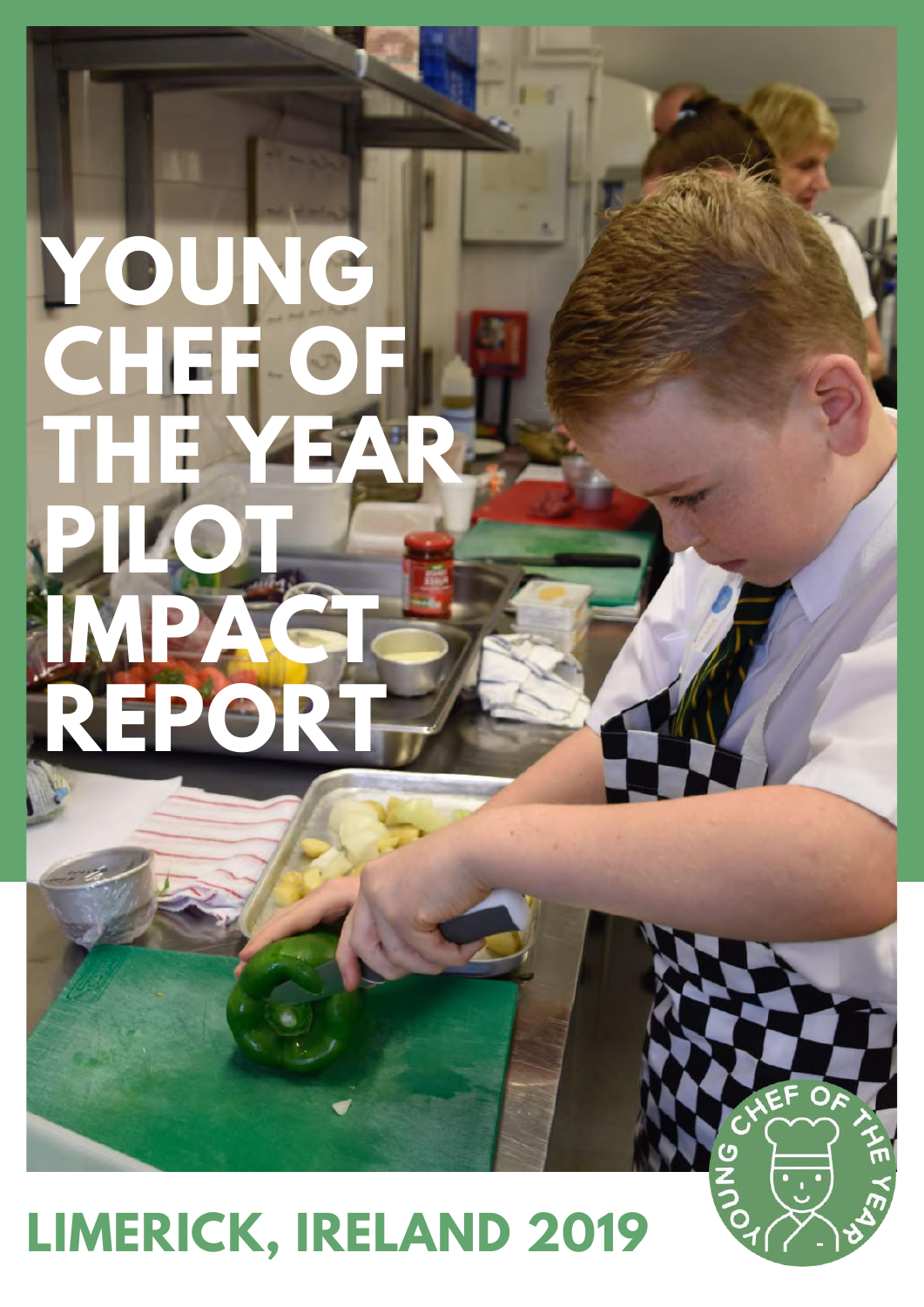# Limerick at a glance



**2** schools in Limerick took part in the Young Chef of the Year Awards during 2019



**53** children (aged 10-12) in Limerick took part in the Young Chef of the Year Awards during 2019



**+16%**

increase in hygiene awareness post-award with children **always** washing hands before touching food and **+12% always** washing hands after going to the toilet



increase in food preparation confidence postaward with children measuring ingredients **on their own** and **+8%** cutting up fruit and vegetables **on their own**



### **+24%**

increase in food preparation confidence postaward with children making a salad and a soup **on their own**



**+8%** increase in children cooking at home and a **+16%** increase in confidence to buy or ask

parents/carers to buy specific ingredients



### **+20%**

increase in children asking their parents/carers to cook their favourite vegetable



willingness to try tomatoes, **+16%** willingness to try celery and **+8%** willingness to try cucumber post-award

> This data was collected by the class teacher using a pre and post questionnaire with 25 children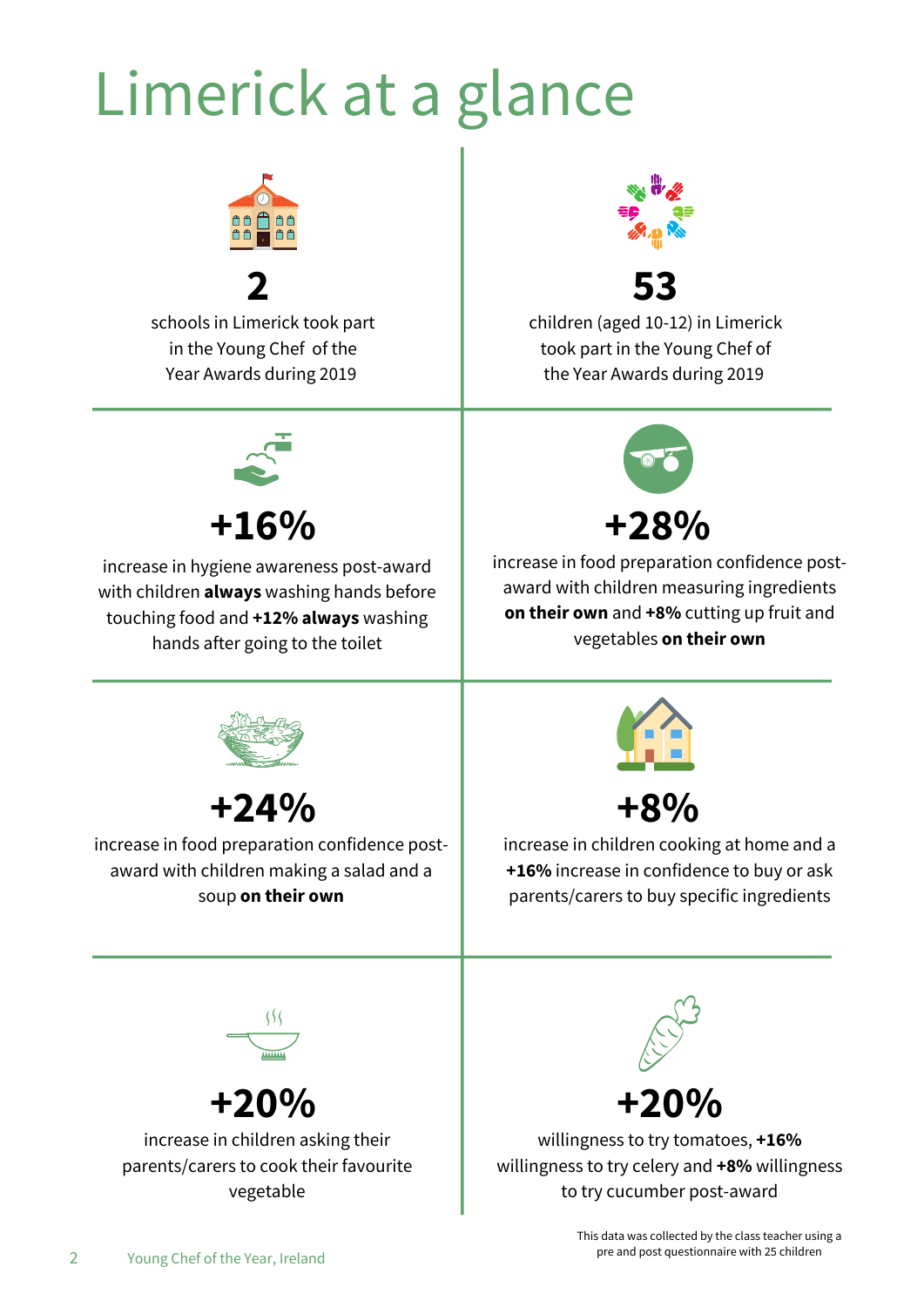### Welcome



### **The Young Chef of the Year Award**

focuses on celebrating food education in the classroom and giving children hands-on practical experience alongside the message that what you eat is closely linked to your health and wellbeing.

Every child deserves to learn the basics about food, where it comes from and how it affects their bodies. When children are young we teach them how to use a knife and fork and we develop their manual dexterity. When they start school we teach them how to use scissors and write with a pen but what this award has highlighted is that many children at age 10 don't know how to cut an apple, cucumber or onion, or combine ingredients or recipes to create a healthy meal. These are basic life skills that need to become integral in our children's education and development to support their long-term health and wellbeing.

The burden of chronic disease is rapidly increasing worldwide and almost half of chronic disease death attributed to cardiovascular disease, obesity and type 2 diabetes can be reversed with nutrition and diet (1). With this in mind the Young Chef of the Year Award is extremely relevant and has the potential to impact on our children's emotional and behavioural development, school absenteeism, cognition and future health.

The 2019 pilot of the Young Chef of the Year in Ireland highlights the benefits of this award and the potential value of national roll out across Ireland.

Please read this report, talk about it and make it your personal mission to see that the Young Chef Award reaches your local school. We have a unique opportunity to change behaviours around food and nutrition and improve our children's health and long-term potential. Your involvement will make a difference to the lives of children in your schools and communities, so don't miss out!

**Katharine Tate The Food Teacher™ (Director)**



teachers involved has been The primary school setting offers an ideal environment for educating children with regard to healthy eating. We have been delivering the Young Chef of the Year in primary schools in the UK since 2017. Feedback from

positive and the children that have completed the award not only loved the challenge but amazed us with their newly acquired skills, healthy food choices, planning, preparation and food presentation. This year alone, we anticipate over 4,000 children will take part.

Born in Limerick and a graduate of Mary Immaculate College, I now live and work in the UK. I have taught in both Ireland and the UK. I still have family in Limerick and am a regular visitor home.

Over the years, I have seen food culture in Ireland change with increased food choices on offer and a

prevalence to eating out or ordering food at home. I have also noticed the health implications of poor food choices and the increase in childhood obesity. Just like many things in life, the principles of healthy eating must be taught. Seeing an opportunity, I initiated the 2019 Limerick pilot.

The Young Chef of the Year award is an exciting educational resource that can make a difference where it matters. It is designed by teachers for teachers. It engages children with food and nutrition (SPHE), supporting them to make healthy choices and develop their own chef skills. It links with home and the community. It aligns with both the Healthy Eating Guidelines as set out by Healthy Ireland and it promotes actions in The Limerick Local Economic and Community Plan when addressing education, skills and learning and health and wellbeing.

**We do well to remember the adage 'we are what we eat'.**

> **Marie Reynolds The Food Teacher™ Education Consultant**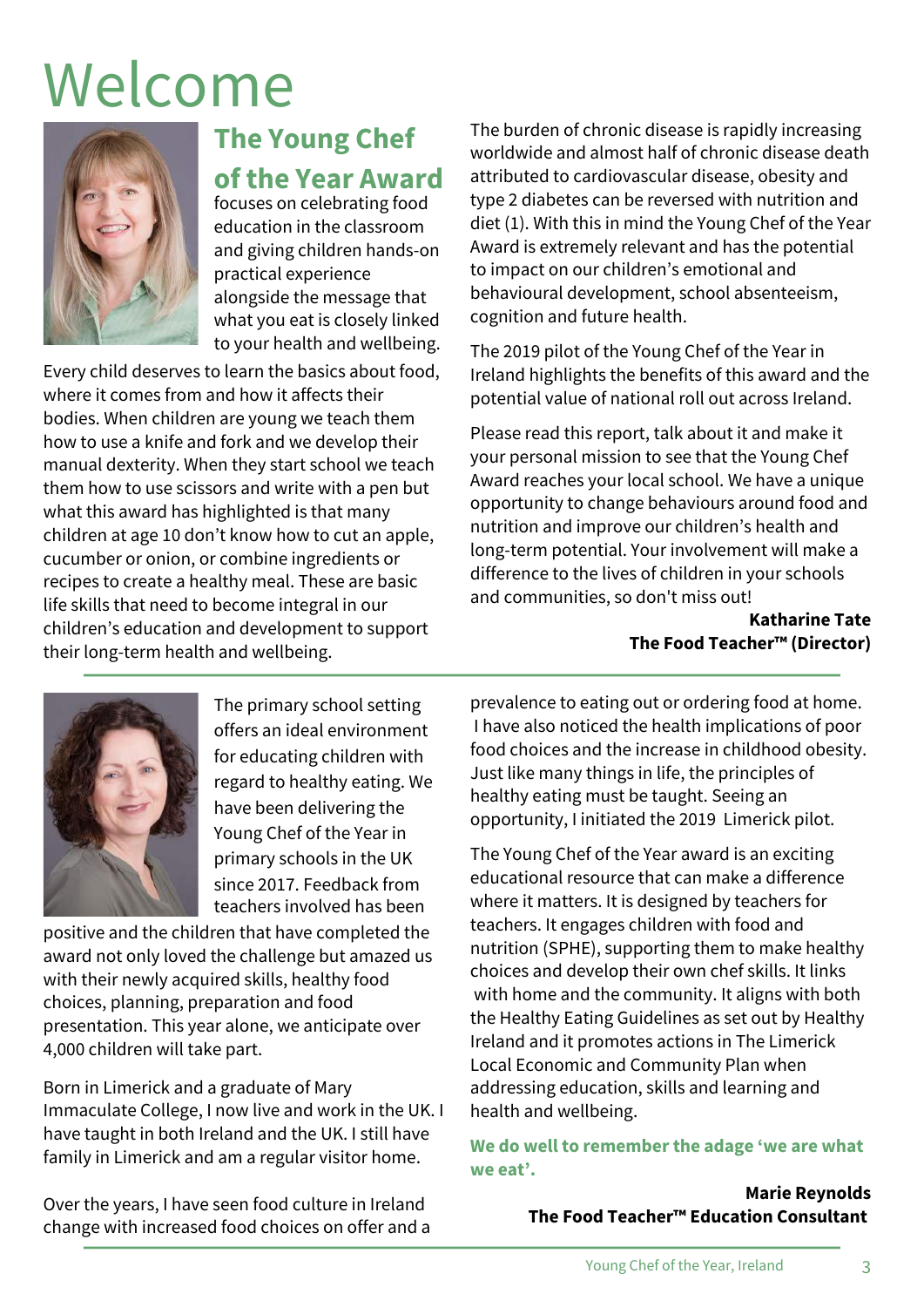### Limerick case study



In February 2019, The Food Teacher™ sought funding for a pilot of the Young Chef of the Year Award in Ireland. The JP McManus Foundation provided a grant of €1000, to fund a pilot in two Limerick primary schools, namely St Patrick's GNS and Our Lady of Lourdes. The award was co-ordinated and delivered by Evelyn Hartigan, a teacher and nutrition coach working as a Resource Teacher, across both schools, together with the class teachers. Schools started the award in April 2019 and completed by the end of May 2019.

#### **Why Limerick/Ireland:**

Ireland was identified for the pilot due to increasing childhood obesity statistics. Research has shown that eating habits are established early in life and it is therefore important that any attempts to produce long-term improvements in the nation's diet should start with children. According to Safefood data (2), 1 in 4 children in Ireland are overweight or obese and obese children are likely to become obese adults, with long-term health problems. In addition, Safefood reports that 20% of energy intake from a child in Ireland's diet comes from sugary drinks, biscuits, confectionary, chocolate and cake with many children not meeting the dietary recommendations for fruit and vegetables, saturated fats or sugars.

More alarmingly, the document 'Tackling Childhood Obesity: A Written submission from the Healthy Service Executive to the Joint Committee on Children and Youth Affairs' (3), published in May 2018, clearly states "The prevalence of childhood obesity in Ireland as currently extrapolated from both the Growing Up in Ireland Study (4) and the country's participation in WHO Europe Childhood Obesity Surveillance Initiative (5) report that childhood obesity in Ireland is high by international standards, with Irish seven-year-old boys and girls ranked with the fifth and third highest BMI respectively (6)." Long and shortterm effects are linked to conditions such as heart disease, type 2 diabetes and cancer.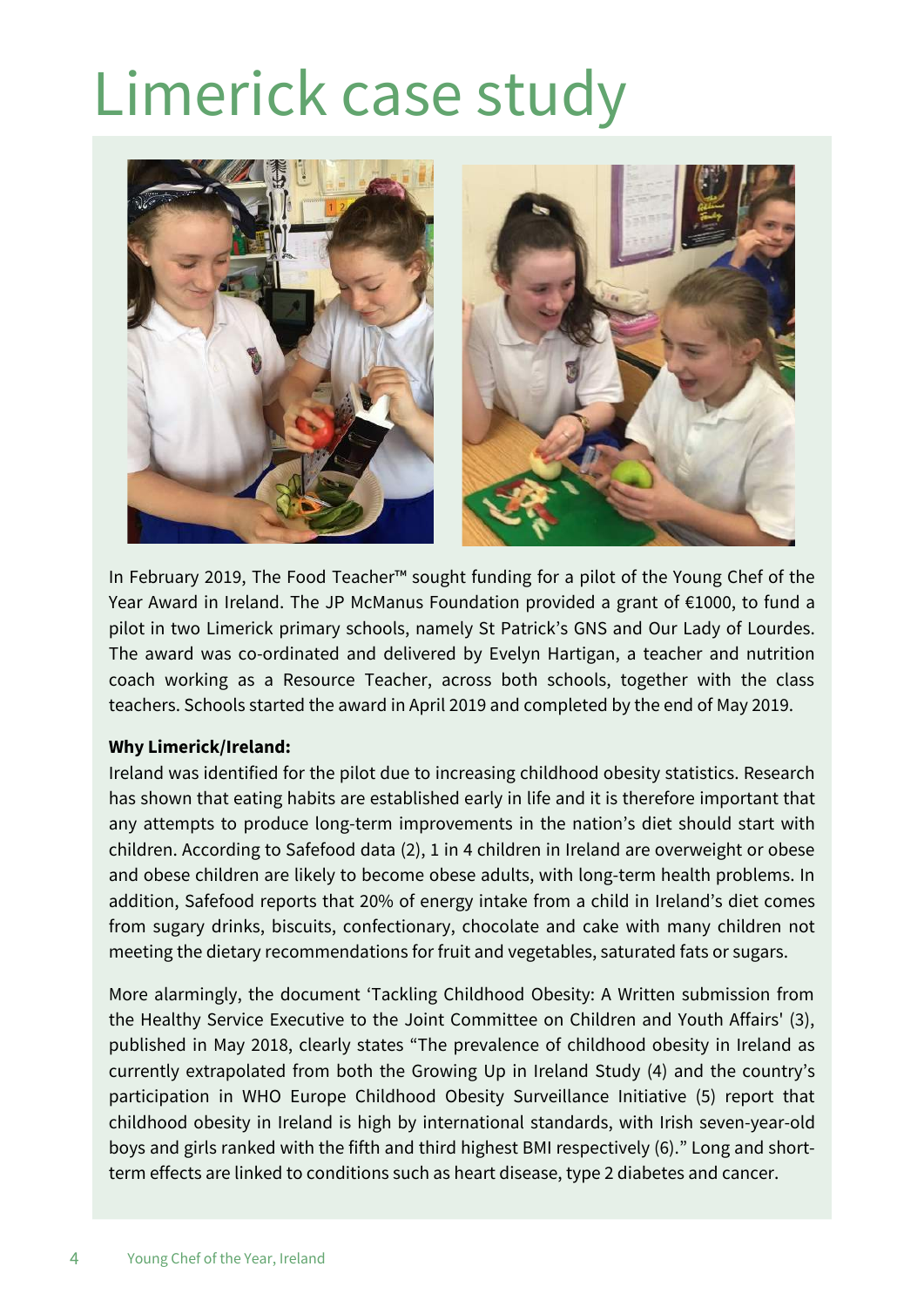#### **Objectives of the Young Chef of the Year Award in Ireland focused on:**

- School engagement (raising school food culture and link to food for health)
- Ensuring pupils are equipped with basic chef skills (lifelong skills) and are aware of opportunities to further develop their skills and talents (potential careers)
- Ensuring pupils understand the principles of a healthy and varied diet (within the context of home and school) to improve quality of life (focused on developing the children's enjoyment of new and healthy foods, increasing uptake and therefore reducing obesity)
- Measuring the impact of the awards (changes, progress)
- Sharing good practice (national roll out in 2020)

#### **Outcomes (hygiene, confidence, home, vegetable consumption):**

Following pre and post questionnaires the following outcomes have been noted post award:

- There was a **16%** increase in children **always** washing their hands before touching food and **12%** increase in children **always** washing their hands after going to the toilet.
- There was a **28%** increase in food preparation confidence with children measuring ingredients **on their own** and **8%** cutting up fruit and veg **on their own.**
- There was a **24%** increase in food preparation confidence with children making a salad and soup **on their own**.
- There was an **8%** increase in children cooking at home and **16%** increase in confidence to get parents/carers to buy specific ingredients.
- There was a **20%** increase in children asking their parents/carers to cook their favourite vegetable.
- There was a **20%** increased willingness to try tomatoes, **16%** willingness to try celery and **8%** willingness to try cucumber.



# Vision for the future:

- National roll out of the Young Chef of the Year Award across Ireland
- Young Chef Final events across clusters of schools
- Measure impact of wider Irish roll out (food choices, chef skills, confidence)
- Link with Healthcare professionals to assess long-term health impact
- Release of an Irish edition of our award-winning book 'No Kitchen Cookery for Primary Schools'
- Pilot Youngest (nursery) and Younger Chef Programmes (2nd class) in Ireland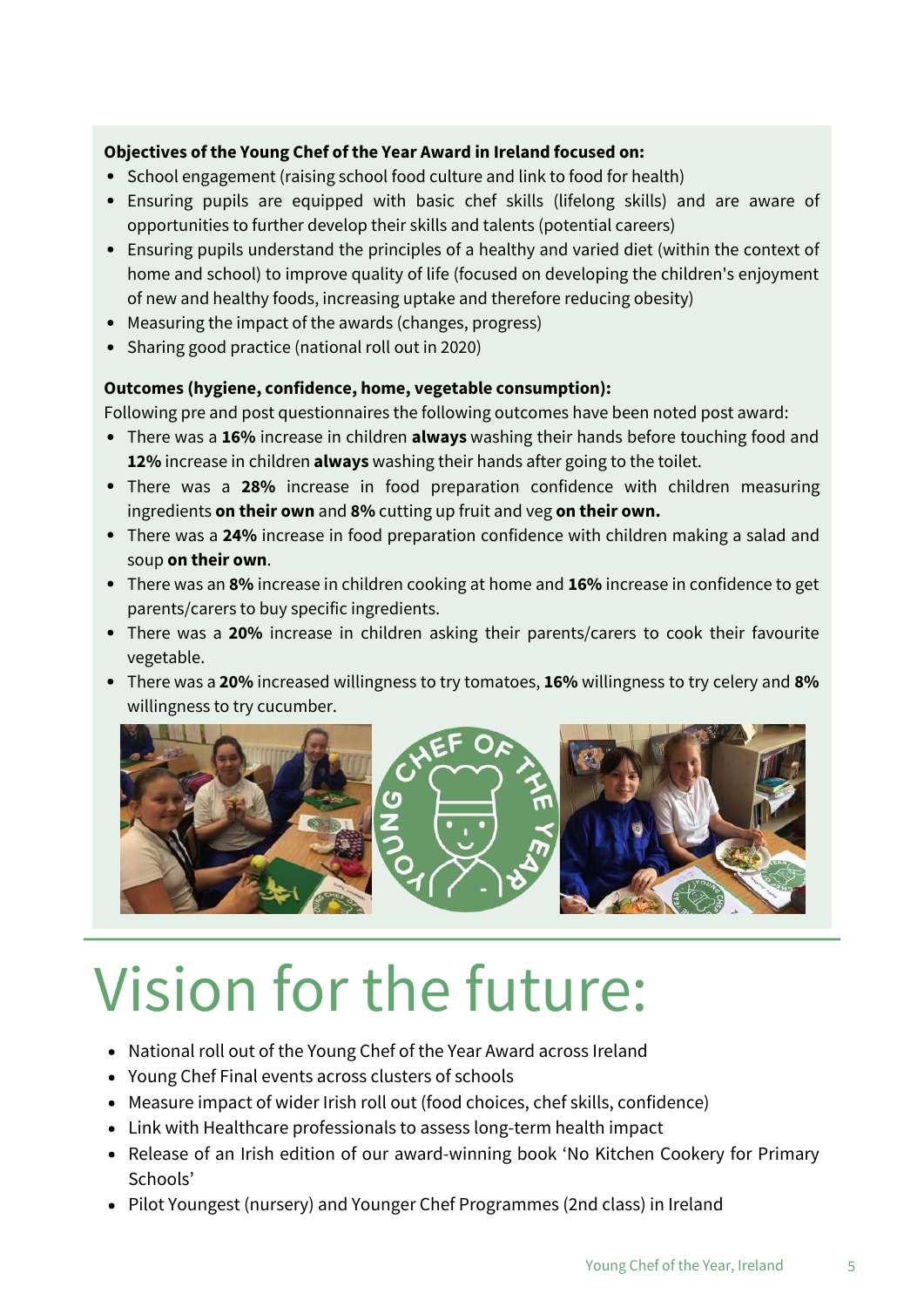### Who we are:



The Food Teacher™ is a group of qualified primary school teachers, a registered nutritional therapist and a health coach who work closely with schools, families and individuals to educate about food and nutrition.

The Young Chef of the Year Award was first piloted in 2017 in Fleetwood, Lancashire, UK and was initially funded by the National Health Service who recognised the impact such an award could have on the long-term health and wellbeing of the community.

### About the award:



The Young Chef of the Year Award is for 4th, 5th and/or 6th classes (ages 10-12). It covers the 'Social, Personal and Health Education' (SPHE) Curriculum. Children learn chef skills, seasonality, cooking methods, food hygiene and safety, where food comes from and the importance of food for health. The teaching also incorporates other curriculum areas such as Language, Social and Environmental and Scientific Education, Maths and Art.

The award is a 6-week challenge that requires 2 hours of teaching and practical time each week and focuses on pupils designing and creating a 'Meal for their Hero'. The meal includes a soup, main course, dessert and drink within a €10 budget. The outcomes to date have been outstanding and pupils readily rise to the challenge.

When schools sign up, teachers are equipped with all the resources required for delivery of the award including access to a web-based programme which includes teaching videos with Michelin Star Chef Aidan McGrath, a scheme of work, lesson plans and letters to parents. Schools also receive printed pupil journals for pupils to record their progress and pupil certificates. The website also contains a link to 'Cook at Home' with recipes pupils can access to engage their parents/carers.

As the award has evolved many schools have adapted the plans and content for their pupils. Some schools connect with their local secondary schools for the final cooking challenge, whilst other schools choose small groups to complete the challenge and some may opt to ask pupils to do their final cook at home.

In some areas of the UK, clusters of schools have completed the awards and have held grand finals across areas, which has also engaged the wider community.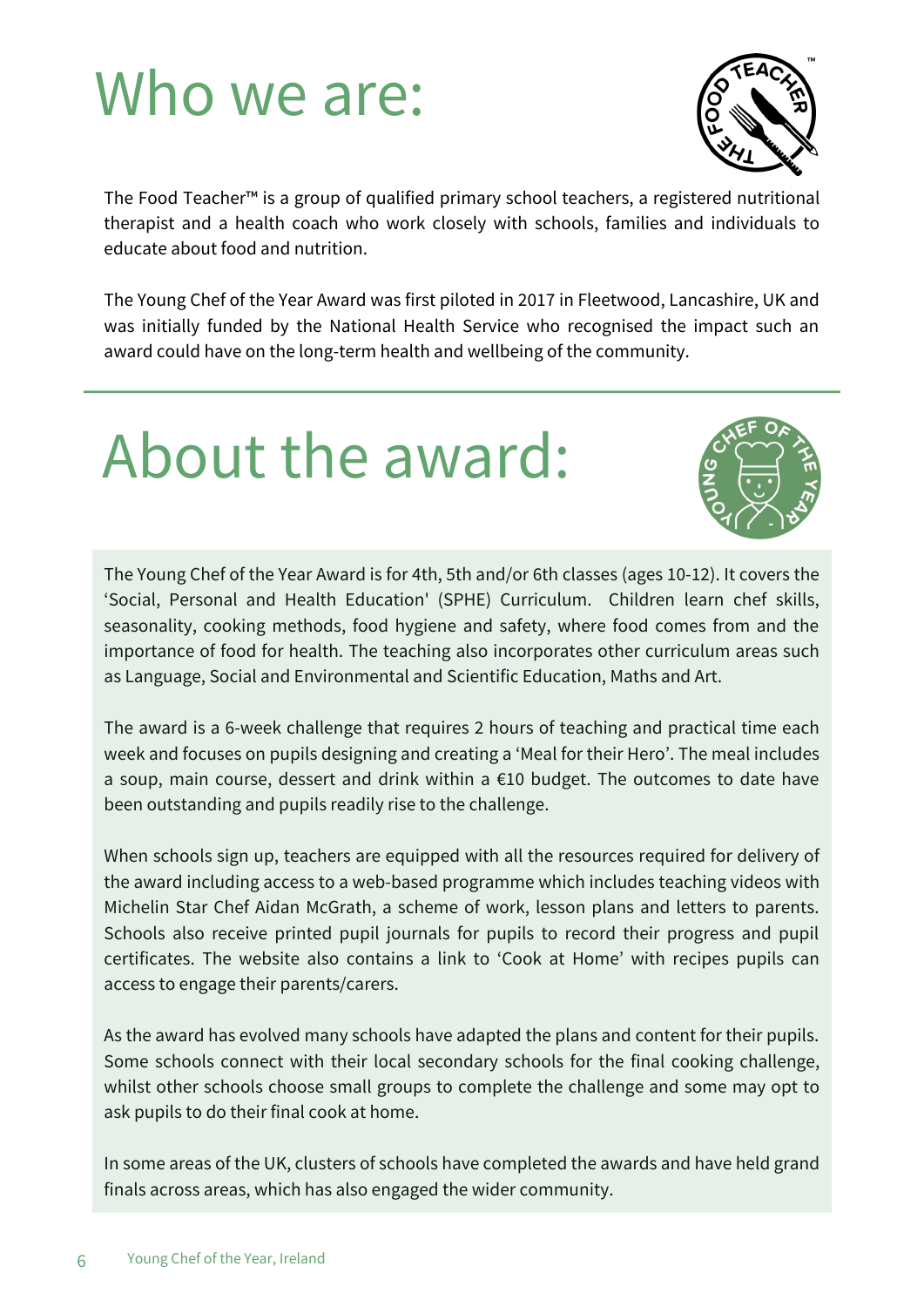# uotes:



**Dr Mark Spencer (GP), Healthier Fleetwood-**"The Young Chef of the Year is essentially about improving nutritional knowledge and cookery skills for the children that take part. Cookery is a life skill and, coupled with healthier eating choices, will bring lifelong health benefits for our children. Much more than that though it's also about raising children's aspirations, opening their minds to new experiences and to new possibilities."



**Amanda Lewis, Corporate Director for People, Luton Council-**"The council is committed to improving the health and wellbeing of children and young people, so we fully support the Young Chef of the Year Award. We know that eating the right food can bring about major health benefits both physically and mentally and this award is a fantastic way of encouraging children to eat healthier foods and ultimately adopt healthier lifestyles."

# Network and Links:

We have established links with a number of key partners including:

**Education** – St Patrick's GNS and Our Lady of Lourdes in Limerick, University of Central Lancashire, University of Bedfordshire, Professor Martin Carraher (Professor of Food and Health Policy) City University London, Herts Grid for Learning, Food for Life (Soil Association) **Catering** – Chef Harry Lomas, Lead Association for Catering in Education, Springboard FutureChef, Craft Guild of Chefs, Chef Aidan Mc Grath

**Healthcare** – Healthier Fleetwood (NHS), CCG East Lancashire, Christine Gurnett, Senior Community Dietician in Limerick (HSE and Healthy Limerick)

**Corporates** – DairyLink Ltd, The Restaurant Group Ltd, JP McManus Charitable Foundation, Go Wild Magazine, The Savoy Educational Trust

**Councils** – Stevenage Borough Council, Luton Borough Council, Dr Pat Daly, Director of Economic Development and Planning for Limerick City & County Councils, Patricia O'Sullivan of Innovate Limerick

**Policy makers** - Tim Baker (Member of the London Obesity Taskforce, London Food Board Member, School Food Plan Alliance Member and National Childhood Measurement

Program Panel member), Lead Association for Catering in Education, All Party Parliamentary Group on School Food chaired by Sharon Hodgson MP

6. Heinen, M., 2014. The Childhood Obesity Surveillance Initiative (COSI) in the Republic of Ireland: Findings from 2008, 2010 and 2012. Health, 1, p.03.

References:

<sup>1.</sup> Who.int. (2019). WHO | 2. Background. [online] Available at: https://www.who.int/nutrition/topics/2\_background/en/ [Accessed 23 Sep. 2019]. 2. Anon, (2019). [ebook] Available at:

https://www.safefood.eu/SafeFood/media/SafeFoodLibrary/Documents/Publications/Corporate%20Publications/EducatingForHealthShapingOurFut ure.pdf [Accessed 23 Sep. 2019].

<sup>3.</sup> Anon, (2019). [ebook] Available at:

https://www.safefood.eu/SafeFood/media/SafeFoodLibrary/Documents/Publications/Corporate%20Publications/EducatingForHealthShapingOurFut ure.pdf [Accessed 23 Sep. 2019].

<sup>4.</sup> Anon, (2019). [ebook] Available at: https://www.esri.ie/system/files?file=media/file-uploads/2016-06/BKMNEXT211\_ES.pdf [Accessed 23 Sep. 2019].

<sup>5.</sup> Anon, (2019). [ebook] Available at: http://www.euro.who.int/\_\_data/assets/pdf\_file/0010/378865/COSI-3.pdf?ua=1 [Accessed 23 Sep. 2019].